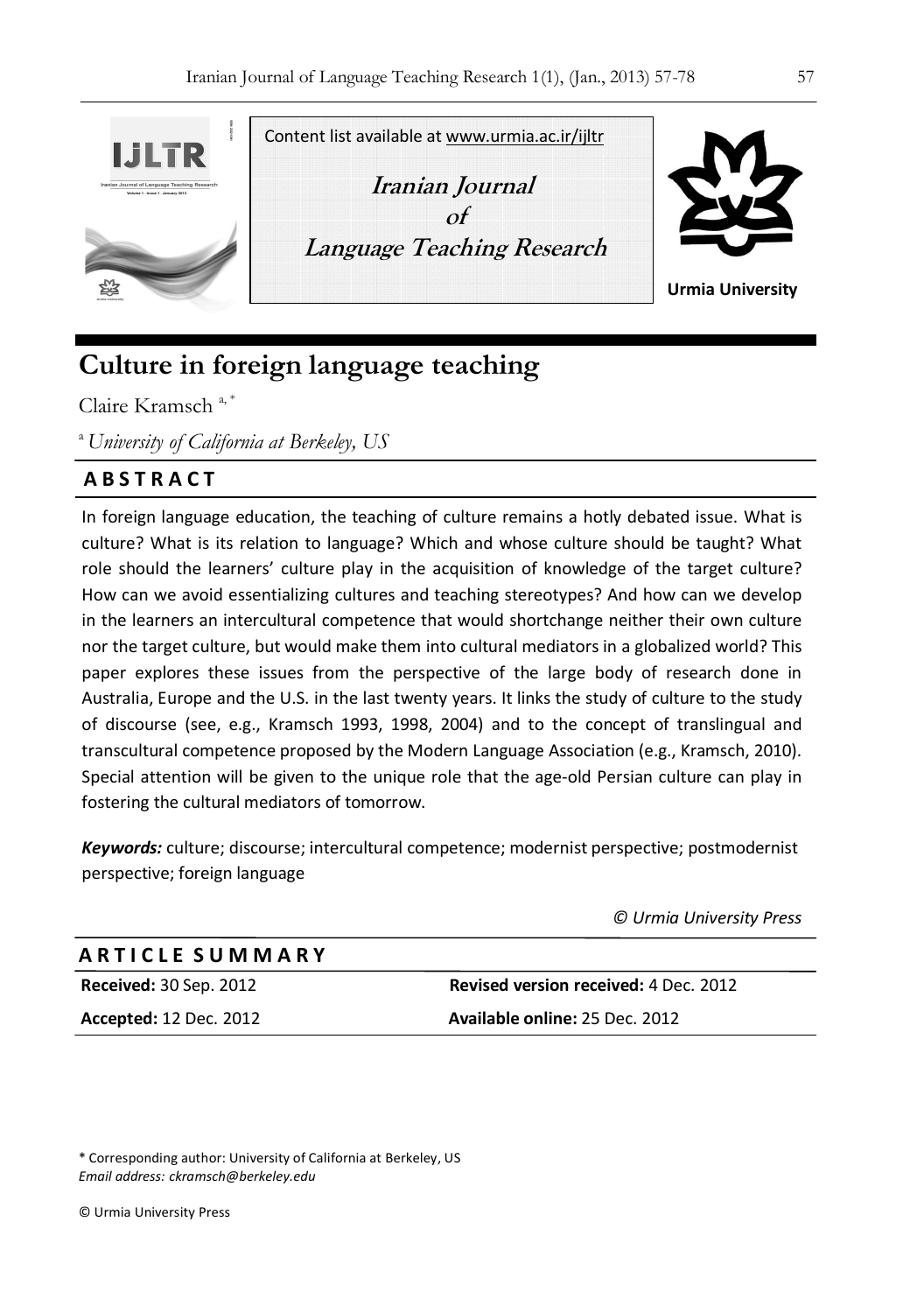### **Introduction**

Despite the considerable amount of research dedicated to defining the nature, importance and place of culture in foreign language study (see e.g., Byrnes, 2002; Kramsch 1993, 1997, 1998; Lange & Paige, 2003; Risager, 2006, 2007), culture remains a hotly debated issue in the teaching of foreign languages around the world. The debates involve school curricula, language teachers and language learners.

School curricula often delineate quite strictly language classes taught in the foreign language (L2) from literature or culture classes that are taught in the L2 or in the students' native language (L1). Indeed, under the influence of the communicative approach promoted by English as a Second Language, language pedagogy that focuses on communicative competence and the acquisition of conversational skills is often quite different from literature pedagogy that focuses on the analysis, interpretation and translation of texts from one language into another. While the first deals with small c culture of everyday life, the second deals with the big C culture of literature and the arts. So the first debate about culture is about which culture should be taught: the specific life style of specific speakers of the language? or a more general humanistic fund of wisdom as transmitted through literature and the arts?

Language teachers are supposed to teach nothing but language; culture is reserved for the professors of literature. However, culture becomes an issue when the language is taught by native speakers of the language. Many school systems prefer to hire native speakers (NSs) as language teachers because of their authentic relationship to the target language and culture, but native speakers don't necessarily know the home culture of their students nor the intellectual tradition of their school system. NSs represent an attractive exotic other but, as research has shown, they cannot act as models for learners who by definition will not become native speakers. Non-native language teachers have the advantage of having learned the language the way their students do but many of them feel inadequate when teaching an everyday culture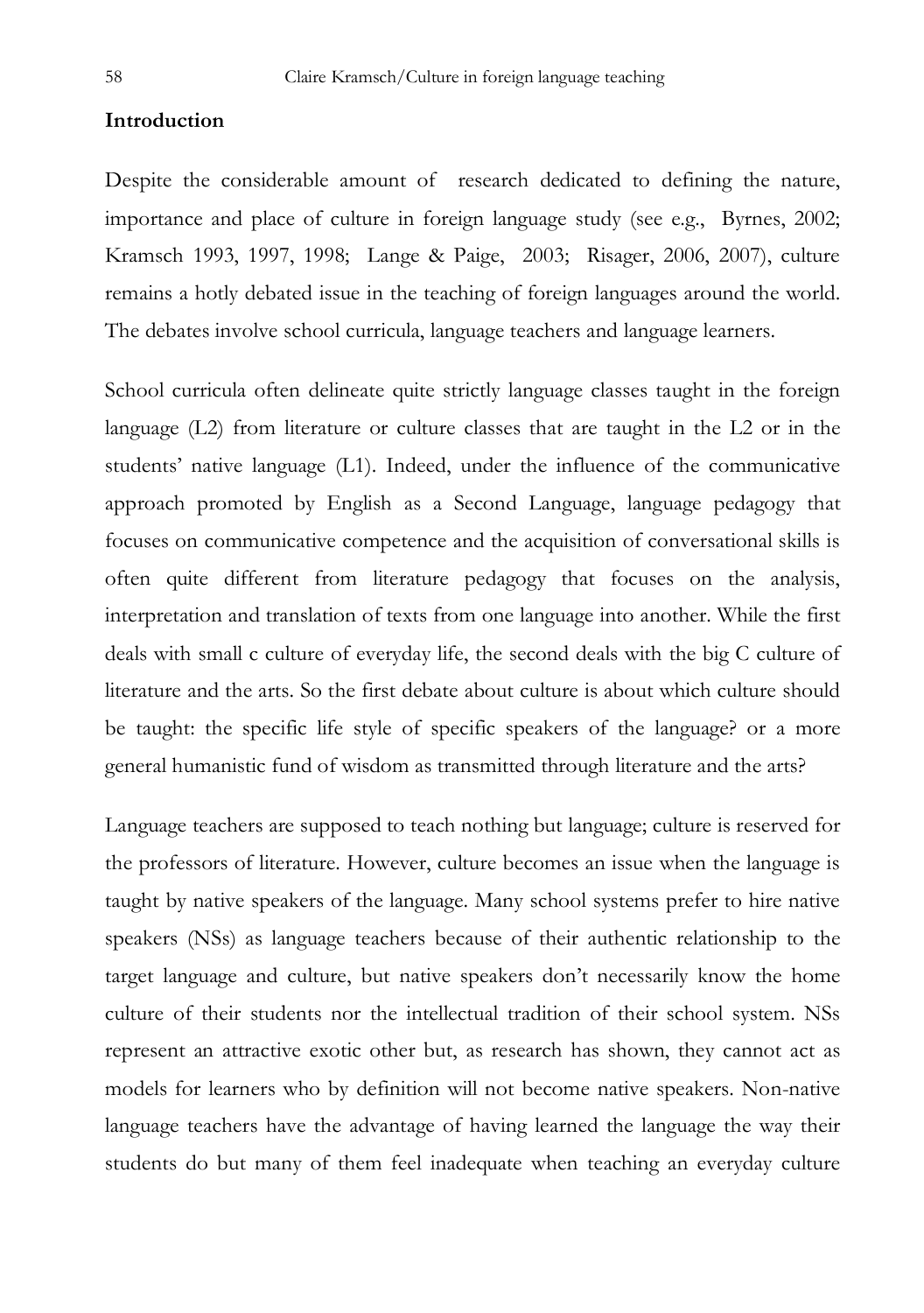they are not really familiar with. They are afraid of falling into the stereotypes promoted by the textbook and the marketing industry and prefer to remain on the safe ground of grammar and vocabulary. So the second debate about culture is about the goals of language study: is the goal to raise students' awareness about Language in general (MLA, 2007)? ; to give them the skills necessary to communicate with L2 speakers in a global economy? ; to enable them to travel to other countries as tourists or to seek employment abroad? ; or to become literary scholars and academics?

Foreign language learners themselves are of different opinions regarding the cultural component of foreign language study. Some learners feel threatened in their L1 identity by too much emphasis on culture. Thus, for example, for the teaching of foreign languages in the U.S., some students say: "this is a language class. We don't want culture rammed down our throats" (Chavez, 2002). Others say: "the language classroom is not really the place to learn about values, history and culture. . . some German instructors want to raise our consciousness about us being Americans. It's debilitating." (Kramsch, 2011, p. 361). I suspect that for some who come from a modest social background, a feeling of inferiority or uncertainty about their own culture might lead them to reject culture altogether from language classes. However, these same students would find it quite all right for immigrants to learn not only the language but also the culture of their host country. Others, who come from a more middle class background, are eager to learn about exotic cultures but are reluctant to see themselves as cultural beings: they see their culture as universal and they learn another language and culture primarily to better appreciate their own (that is how I learned German in France in the fifties). Yet others, indeed a majority of learners of English around the world, are keen on learning the language precisely because it gives them access to a culture that they admire and a lifestyle they aspire to.

For economic or emotional reasons, youngsters see in the foreign culture new ways of dreaming of themselves (see Kramsch, 2009b). At an age when they are trying to find out who they are, the foreign language very often symbolizes other cultural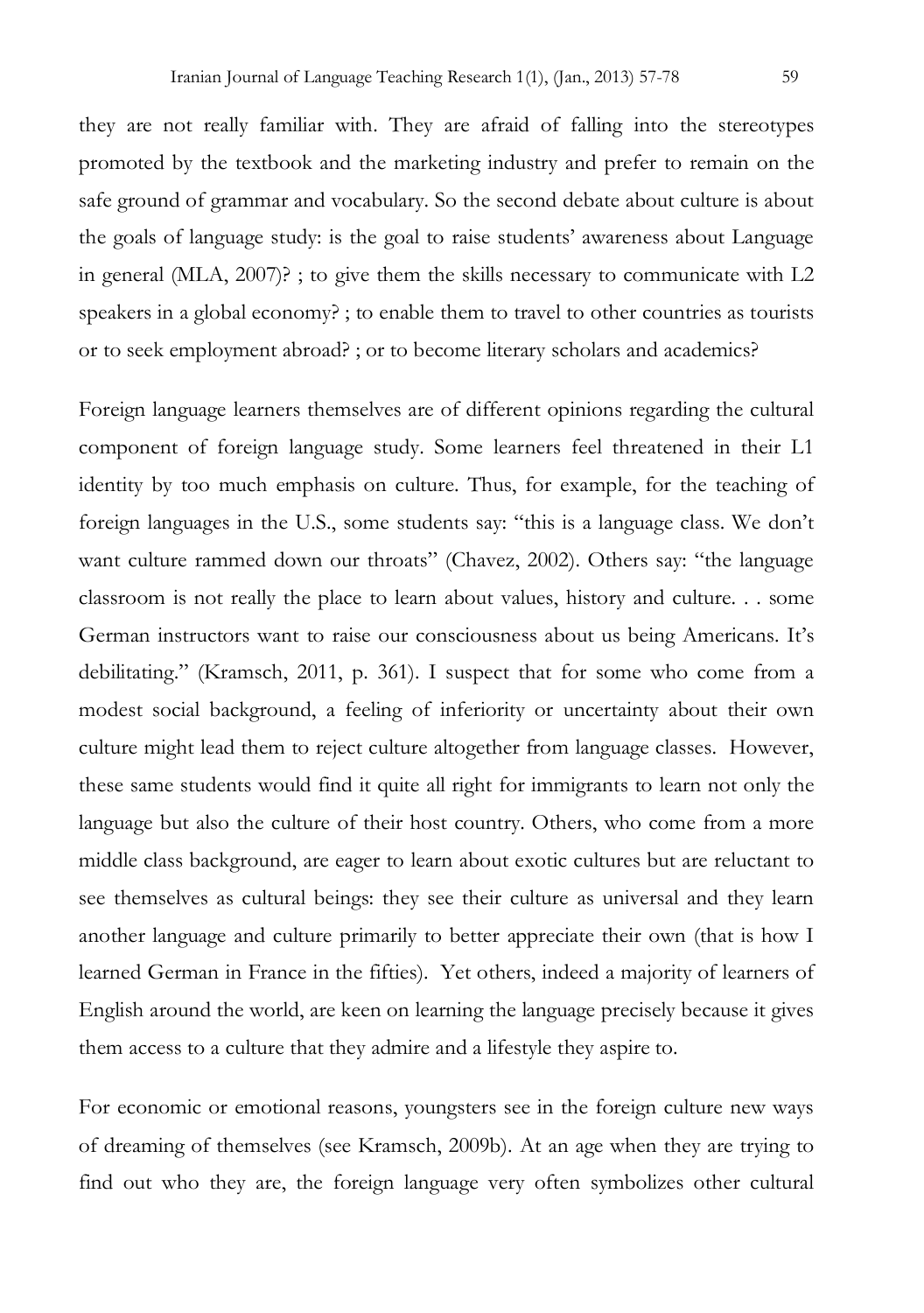horizons. Of course, what they want to escape is precisely what they will seek to recover later, when they are 50 or 60. The challenge for the language teacher is to prepare them both for this voyage of discovery and for their return voyage when later in life, they will rediscover who they are in light of their encounter with the other. So the third debate about culture is about issues of national and social identity in a world of rapidly changing demographics and where computer technologies and global television have increased the gap between generations.

I will first propose a definition of culture in its relation to language and to discourse. I will, then, survey the two different ways in which culture has been researched in the last twenty years in applied linguistics, first from a modernist, then from a postmodernist perspective. I will finally suggest that we might want to think less of teaching 'culture' than of developing in our students an intercultural competence steeped in a deep understanding of their historicity and subjectivity as language learners.

#### **1. What is culture?**

When you step out of the Hall of Mirrors (*Galerie des Glaces*) in the palace (*Château*) of Versailles onto the *terrasse du château*, you have a magnificent view of a square pool of water *(le parterre d'eau)* with, at each corner, a stone statue of a reclining figure representing each of the four main rivers of France: la Seine, la Loire, le Rhône and la Garonne. This pool of water mirrors, by nice weather, the splendors of the interior architecture of the palace. It brings nature and culture in harmony with one another for the greater glory of the Sun King. From this heightened perspective, your eyes then follow the cascading terraces and symmetrical floral patterns of the *jardins à la française* around various basins and fountains, down a long rectangular grass lawn called *le tapis vert* (the green carpet), bordered with carefully trimmed oak and chestnut trees and adorned with marble statues of gods and goddesses, all the way down toward the spectacular water fountains of the *Bassin d'Apollon*, with its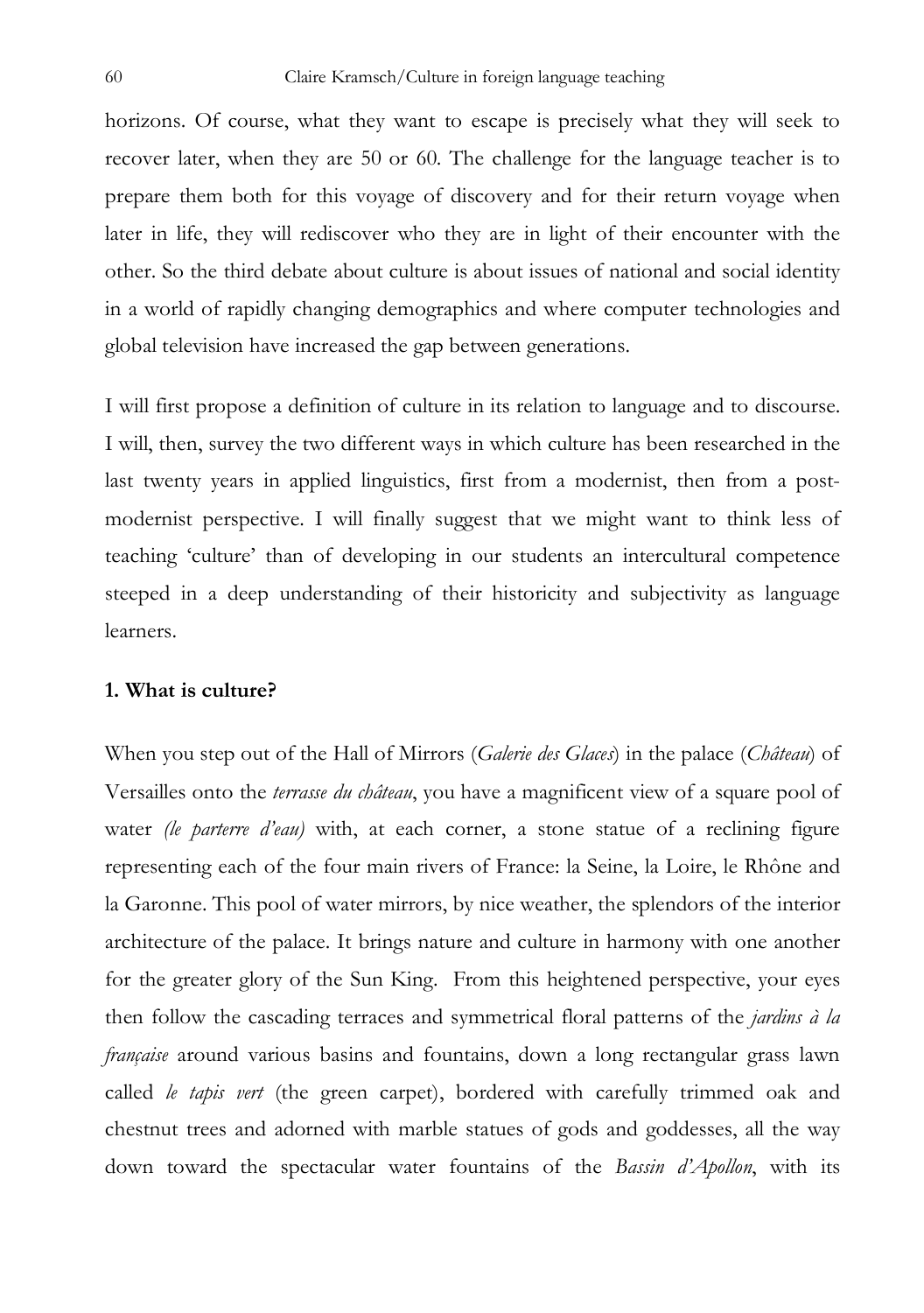flamboyant bronze chariot driven by the Sun God and his racing horses, on to the wide open space of the *Grand Canal*, an expanse of water that stretches to the horizon and from there - seemingly - to infinity. Such splendor was the product of Le Nôtre's imagination, of course, but this imagination did not emerge from the malaria-infested swamp that Versailles was in the  $17<sup>th</sup>$  century, nor from the gray skies and rainy climate of the *Ile-de-France*. As culture goes, it drew on the collective memory of other gardens, under other skies, in other times. The floral patterns of the Versailles gardens bear an uncanny resemblance with the intricate patterns of Persian carpets, the *parterre d'eau* echoes the delightful water pools of Persian "paradises", the symbolic relationship of in-door dwellings and outdoor gardens mirrors the alleys and arcades of Persian gardens, even if the purpose in Versailles was not to avoid the heat and to enjoy the fruit trees like in Pasargad , nor to celebrate the union of the sky and the earth as in the Persia of 3000 years ago, but to exalt the power of the French monarchy in the person of the King. But the Persian influence on Versailles is undeniable.

I come from Versailles. Versailles is my hometown. I left it when I was 25 to find out who I was in a foreign tongue, under foreign skies. In the same manner as nature and culture mirror one another in homes and gardens, and that Persian gardens have served as a mirror to French gardens that have themselves mirrored other gardens in other countries, language learners learn who they are through their encounter with the Other. They cannot understand the Other if they don't understand the historical and subjective experiences that have made them who they are. But they cannot understand these experiences if they do not view them through the eyes of the Other. It is only by understanding Versailles that I can understand the uniqueness of Babylon. In turn, Babylon helps me to understand the unique characteristics of my culture.

The Bakhtin scholar Michael Holquist (1990) calls this relationality of Self and Other 'dialogism'. Dialogism is a differential relation. Part of what it means to learn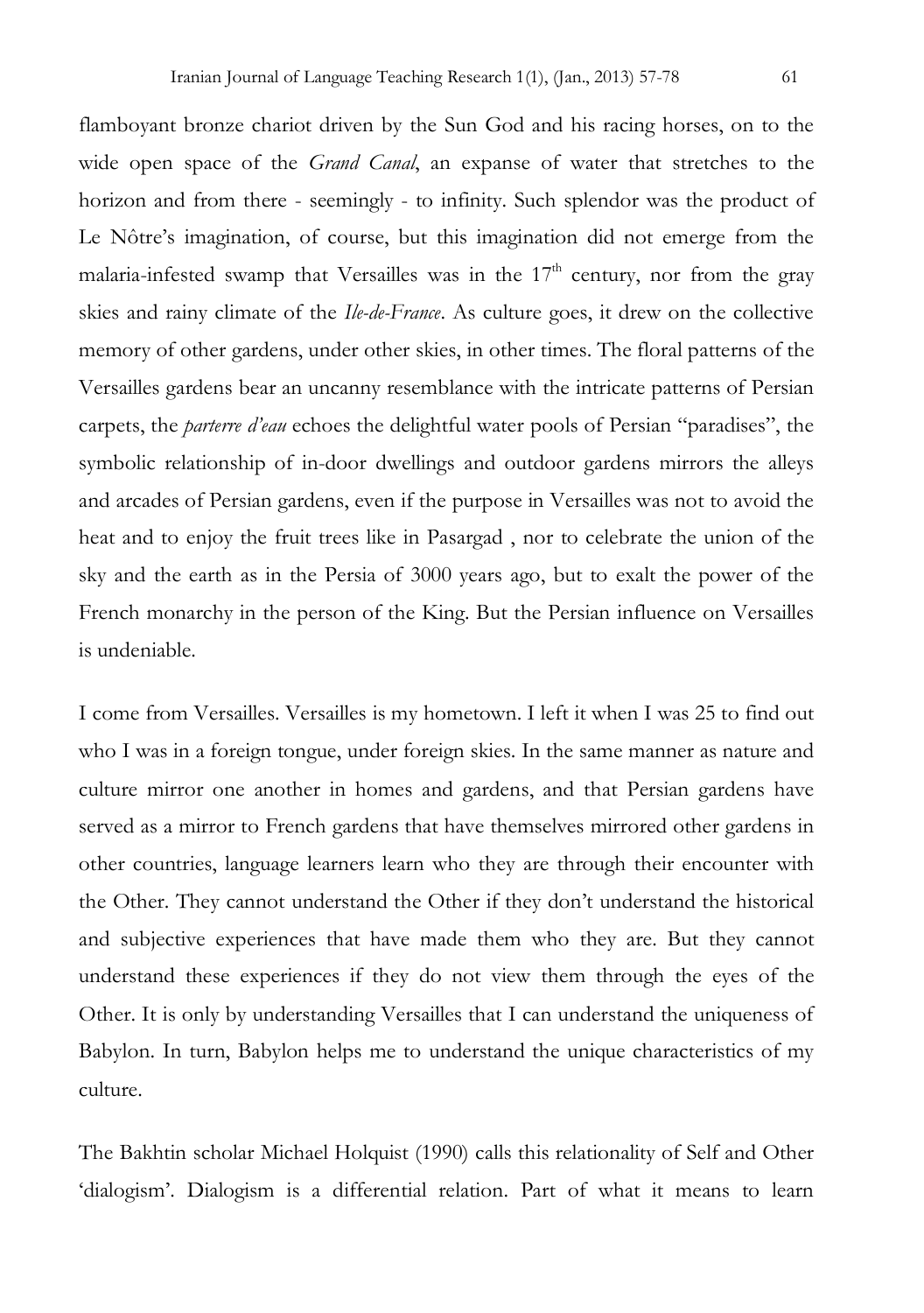someone else's language is to perceive the world through the metaphors, the idioms and the grammatical patterns used by the Other, filtered through a subjectivity and a historicity developed in one's mother tongue. For Bakhtin, cultural and personal identity do not precede the encounter with a foreign Other, but rather they get constructed through the obligation to respond to that Other, through dialogue. Dialogue, composed of utterances and responses, links not only two interlocutors in each other's presence, but readers to distant writers, and present texts to past texts. Learners of German recognize themselves in a Goethe poem, learners of English in a Hemingway story in ways they would never have expected in their mother tongue. Bakhtin calls the ability of speakers to see themselves from the outside "transgredience". Through transgredience, language learners learn not only to use the language correctly and appropriately, but to reflect on their experience. They occupy a position where they see themselves both from the inside and from the outside – what I have called a "third place" (Kramsch, 1993, 2009a) of symbolic competence (Kramsch, 2009b).

#### **2. What's in a language?**

Several notions are essential to understanding language in its relation to culture.

In the dyad 'language and culture', language is not a bunch of arbitrary linguistic forms applied to a cultural reality that can be found outside of language, in the real world. Without language and other symbolic systems, the habits, beliefs, institutions, and monuments that we call culture would be just observable realities, not cultural phenomena. To become culture, they have to have meaning. It's the meaning that we give to foods, gardens and ways of life that constitute culture.

Unlike the linguistic system that is the object of study of theoretical linguists and the grammatical system taught by many language teachers, language-in-context is seen as a coherent symbolic system for the *making of meaning*. To borrow a phrase from M.A.K. Halliday (1978), it is a 'social semiotic', that is, a system of signs that are both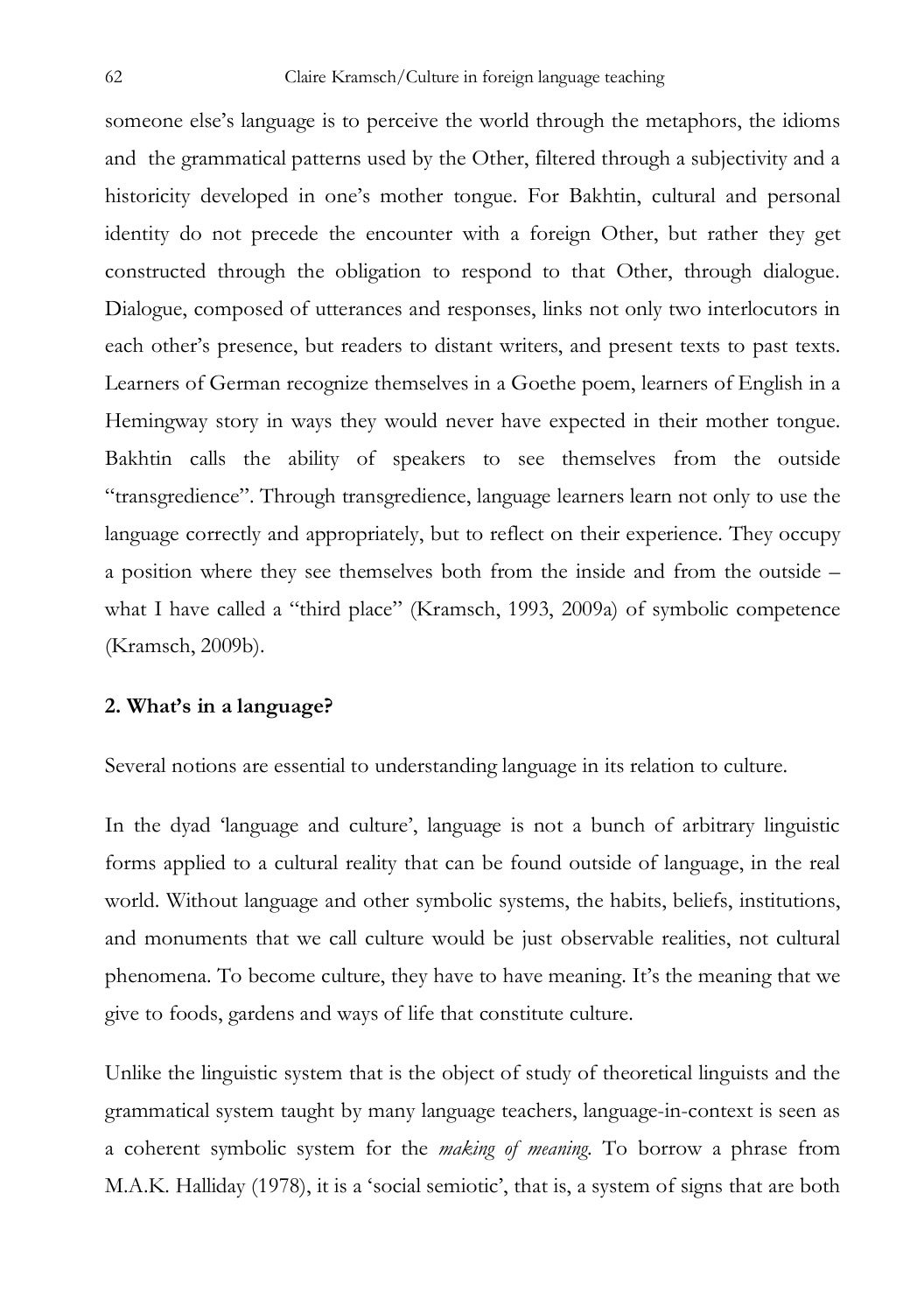arbitrary in their form and motivated in their use. For example, the same landscape can be referred to in the French language by the letters j*-a-r-d-i-n' (*English*: garden)* or in Avestan by the letters *p-a-i-r-i-d-a-e-z-a* , both originally referring to a piece of nature surrounded by a wall (the indogermanic root of both *garden* and *jardin* is *gher*- = to enclose; the Avestan word *pairidaeza,* formed of *pairi* = around, and *daeza* = wall, also refers to an enclosure). He shows how arbitrary these signs are in their form as signifiers, but, of course, the choice of one sign over the other is not arbitrary at all, indeed, in this case the signified is historically motivated. It says something about the symbolic meaning that gardens have had in different societies in different times.

In its use, the linguistic sign means more than its dictionary definition. M.A.K Halliday (1978) developed a systemic-functional way of describing language as social semiotic. He asked: How does the structure of language reflect, express and shape the structure of the social group in which it is used? He found that language as symbolic system has a triple relation to social reality. (1) It *represents* social reality by referring to the outside world (e.g., a world of gardens and dwellings); (2) It *expresses*  social reality by indexing social and cultural identities (e.g., the social stratification of people's roles and functions ); (3) It *is a metaphor for* reality as it stands for, or is iconic of, a world of beliefs and practices that we call 'culture' (e.g., in the case at hand, habits of work and leisure, gardening and cooking).

Because language is essential in the way reality is given meaning, applied linguists like Alastair Pennycook (1994) and James Gee, Glynda Hull & Colin Lankshear (1996) have used the term 'discourse' instead of language when they study the links between language and culture. Pennycook sees verbal discourse as only one of the many modalities in which culture gets constructed: "discourse does not refer to language or uses of language, but to ways of organizing meaning that are often, though not exclusively, realized through language" (Pennycook, 1994, p.128). Gee, Hull and Lankshear broaden the notion of discourse to encompass all aspects of what we usually call 'culture': "A Discourse is composed of ways of talking, listening, reading,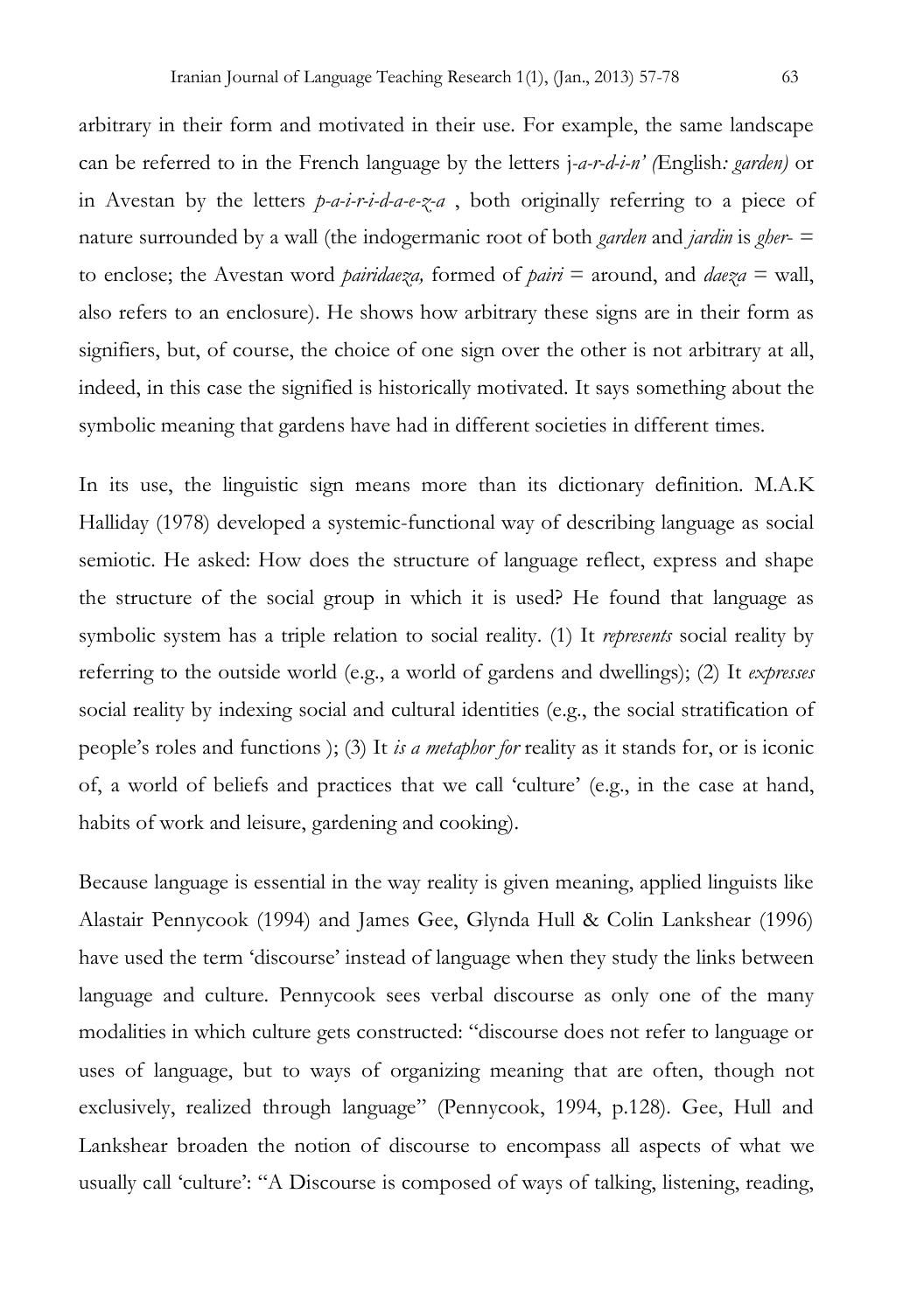writing, acting, interacting, believing, valuing, and using tools and objects, in particular settings and at specific times, so as to display or to recognize a particular social identity" (Gee, Hull & Lankshear, 1996, p.10). For him, cultures are not only national entities, but any group linked by common interests or history. For example, law school teachers and students enact specific social identities or 'social positions' in the Discourse of law school. This definition brings to the fore the tension between social convention and individual creativity that characterizes both language use and cultural context. Discursive practices have offered a fruitful methodological framework for studying the language, context and culture nexus (Hanks, 1996; Kramsch, 1993; Risager, 2007; Young, 2009) as well as intercultural communication (Scollon & Scollon, 2001).

There are roughly two different ways of looking at culture in language teaching, depending on one's disciplinary and intellectual orientation: modernist and postmodernist. These two perspectives on culture coexist today in the theory and practice of language learning and teaching.

## **3. Teaching culture: Modernist perspectives**

Until the 1970's, culture was seen as the literacy or humanities component of language study and was associated with the grammar-translation method of teaching foreign languages. In the 70's and 80's, following the communicative turn in language pedagogy, culture became synonymous with the way of life and everyday behaviors of members of speech communities, bound together by common experiences, memories and aspirations. In both cases, speech communities were seen as grounded in the nation - the national context in which a national language was spoken by a homogeneous national citizenry.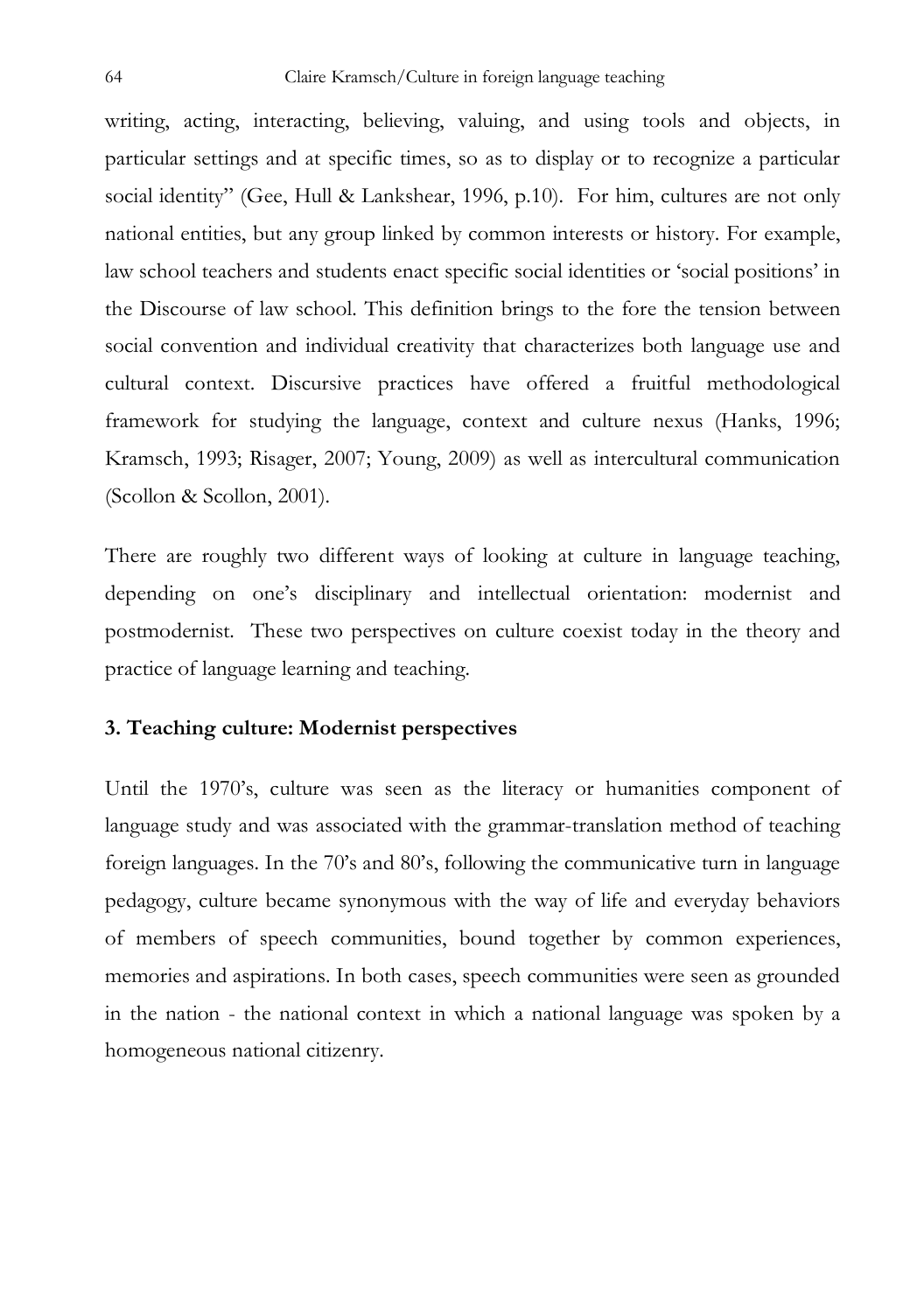*Big C culture* 

As a humanistic concept, culture is the product of a canonical print literacy acquired in school; it is synonymous with a general knowledge of literature and the arts. Also called 'big C' culture, it is the hallmark of the cultivated middle-class. Because it has been instrumental in building the nation-state during the  $19<sup>th</sup>$  century, big C culture has been promoted by the state and its institutions (e.g., schools and universities) as national patrimony. It is the culture traditionally taught with standard national languages. Teaching about the history, the institutions, the literature and the arts of the target country embeds the target language in the reassuring continuity of a national community that gives it meaning and value. National cultures are always bound up with notions of the 'good' and 'proper' way of life which is why they elicit pride and loyalty. Because they are imbued with moral value, language learners who have grown up with other values find it often difficult to understand foreign cultures on their own terms. They find refuge in cultural stereotypes or in literary fiction. The fact that foreign languages are still taught for the most part in 'departments of foreign language and literature' and that the curriculum for foreign language majors still puts a heavy emphasis on the study of literature is a reminder that language study was originally subservient to the interests of philologists and literary scholars, not anthropologists or sociologists. With the advent of communicative language teaching, the humanistic concept of culture has given way to a more pragmatic concept of culture as way of life. But the prestige of big C culture remains, if only as *lieux de mémoire* or sites of remembrance (see Nora, 1997) in Internet chat rooms named, for example, *Versailles, Madison Avenue* or *Unter den Linden* - cultural icons of symbolic distinction.

## *Little c culture*

With the focus now on communication and interaction in social contexts, the most relevant concept of culture since the 80's has been that of 'little c' culture, also called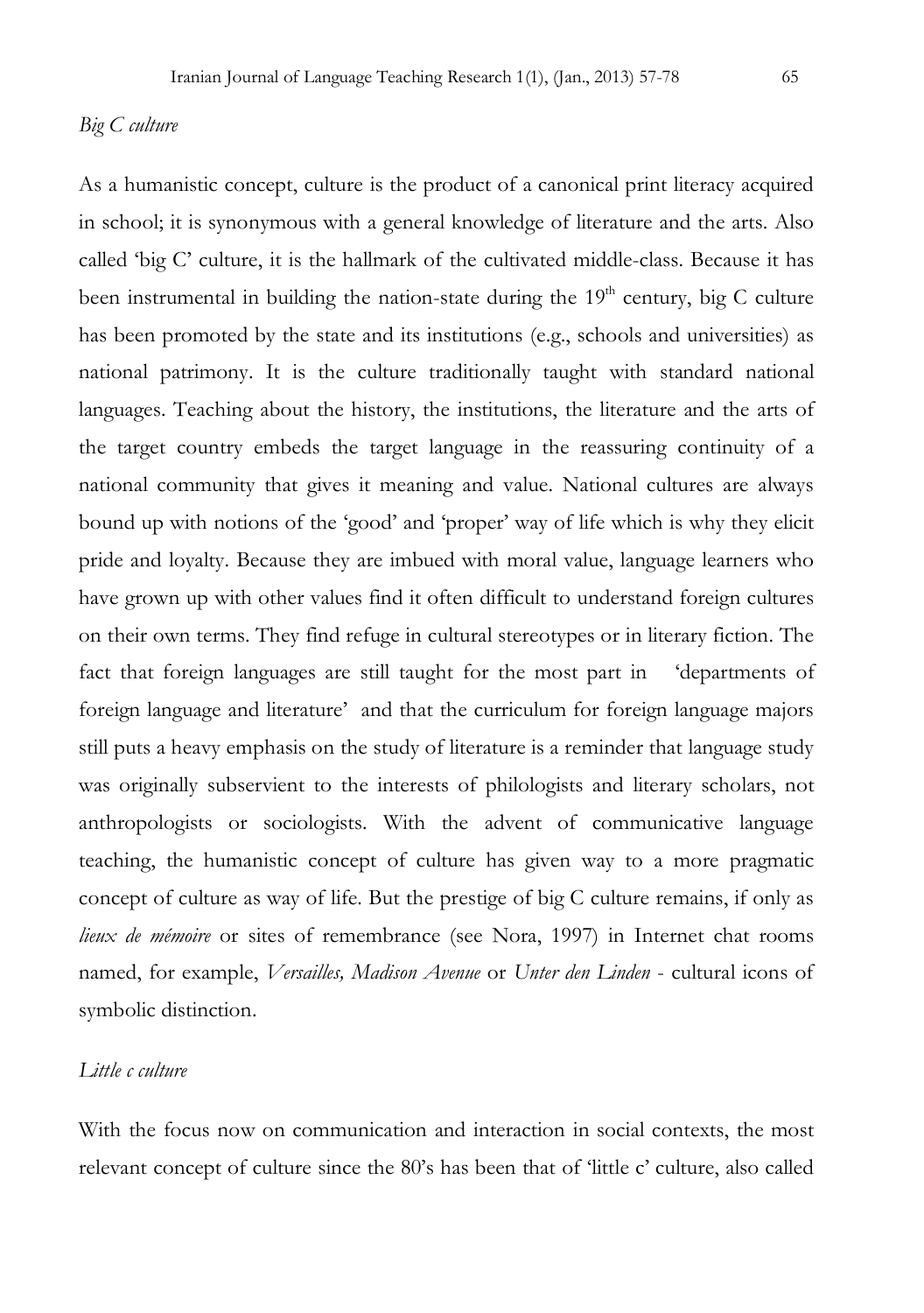'small cultures' (Holliday, 1999) of everyday life. It includes the native speakers' ways of behaving, eating, talking, dwelling, their customs, their beliefs and values. Research in the cultural component of language learning has been deeply interested in crosscultural pragmatics and the sociolinguistic appropriateness of language use in its authentic cultural context. To study the way native speakers use their language for communicative purposes, the convention 'one language  $=$  one culture' is maintained and teachers are enjoined to teach rules of sociolinguistic use the same way they teach rules of grammatical usage (i.e., through modeling and role-playing). Even though everyday cultural practices are as varied as a native speaker's use of language in everyday life, the focus is on the typical, sometimes stereotypical, behaviors, foods, celebrations and customs of the dominant group or of that group of native speakers that is the most salient to foreign eyes. Striking in this concept of culture is the maintenance of the focus on national characteristics and the lack of historical depth.

The sociolinguistic concept of culture takes on various forms depending on whether the language taught is a foreign or a second language. In foreign language (FL) classes taught outside of any direct contact with native speakers, culture is mostly of the practical, tourist kind with instructions on how to get things done in the target country. FL learners learn about the foreign culture as an exotic curiosity; they try to adapt to it or temporarily adopt it as their own when they travel to the country. In second language (SL) classes taught in the target country or in institutions run by native speakers abroad (e.g., British Council, Goethe Institute, Alliance Française, Confucius Institute), culture can also take the form of exposure to debates and issues of relevance to native speakers in the target country or of discussions about living and working conditions for immigrants. In the same manner as children are schooled into becoming proper citizens, so are immigrants acculturated into the habitus of nationally defined native speakers, they acquire a national home they can be loyal to and a national identity of which they can be proud. Culture as a process of nurturance and socialization is achieved mainly through schooling in its written, literate tradition (Kramsch, 1998).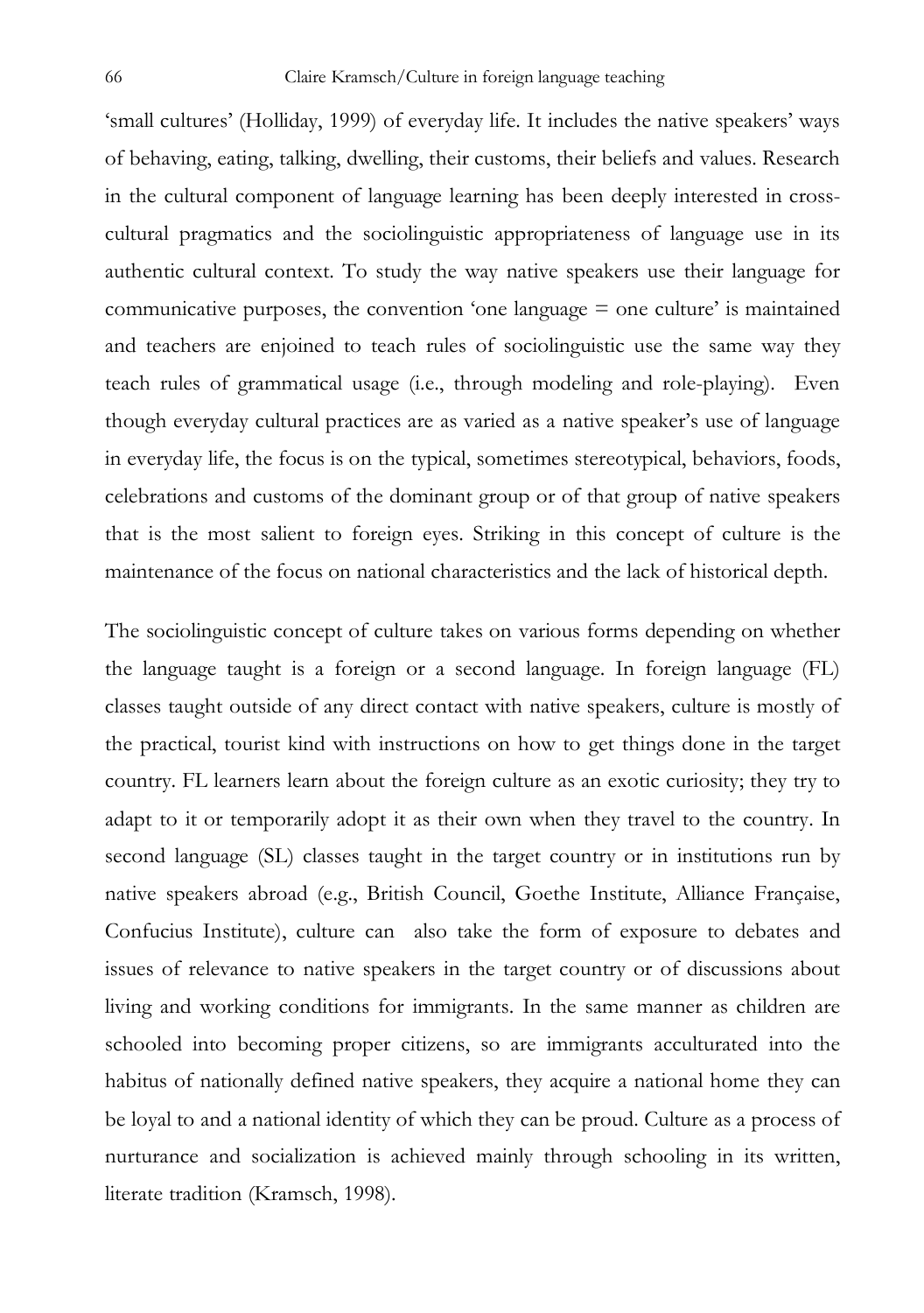#### **4. Teaching culture: Postmodernist perspectives**

If, in the early years of the  $21<sup>st</sup>$  century, the globalized geopolitical landscape and the spread of computer-mediated technology have changed the nature and the role of culture in language teaching (Risager, 2006), they have not necessarily changed the modernist way culture is studied and taught. Most researchers in educational linguistics still view culture as tied to identifiable speech communities that share common values and common memories. In many cases, the old-fashioned national community has given way to multiple, real or imagined, multidimensional, and dynamic communities based on common interests or practices. However, these communities, defined by ethnic, professional, familial, or gendered ties, are still viewed from a modernist perspective as preexisting social structures; they decide whom to include and whom to exclude; they reproduce a given social order, centered this time on the goal-driven, strategically motivated individual, who strives to manage his life through participation in a variety of communities of practice (Pavlenko & Lantolf, 2000). This individual is still seen as an autonomous social agent participating with other autonomous agents in a common task to realize common goals.

The fact that increasingly language learners do not agree on the definition of common tasks, do not share the same goals and values, the same historical memories and interpretation of events as other speakers of the language has prompted some applied linguists to adopt a post-modernist (Giddens, 1991) or ecological approach to the teaching of culture (Kramsch & Steffensen, 2008; Larsen-Freeman & Cameron, 2008). They stress the relationality of self and other across multiple timescales in a decentered perspective, where the meaning of events emerges in a non-linear way in interactions with others, and social reality is constructed minuteby-minute in the ongoing discourse. In this perspective, language learners do not change their identity by learning a foreign language but they might be led to change subject positions. This is the perspective I have been taking with French and Persian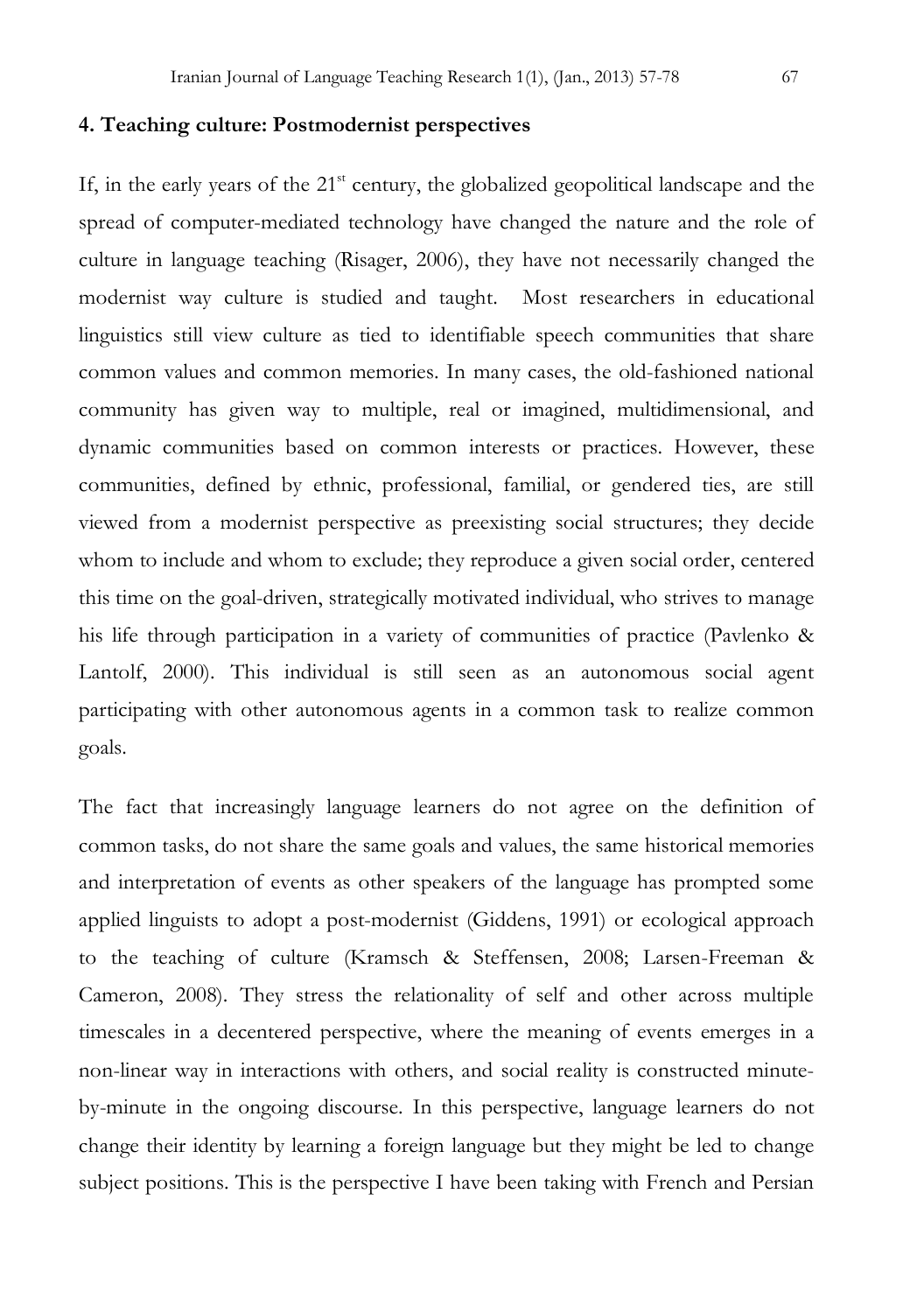gardens. Seeing the two cultures echoing each other across time and space might foster in students a post-modern subjectivity, that applied linguists, following Bhabha (1994), have located in the third place of discourse (Kramsch, 2009a) - a symbolic competence that focuses on the process of meaning making itself (Kramsch, 2009b).

In online or face-to-face interactions, students are seen as constructing their own and others' subject positions through the questions they ask and the topics they choose to talk about or to avoid. These subject positions constitute over time a discursive practice that we call 'culture'. They are acted out on a much larger scale in national debates like, for example, the one surrounding the wearing of the Islamic veil in French public schools. This cultural debate cannot be taught in a French classroom in Iran through mere explanations of cultural difference. It has to be constructed with the students by making explicit the presuppositions behind their own religious beliefs; how educational history is constructed differently in the two countries; how French secularism is constructed in the foreign press, how freedom of religion is constructed in France; and how the separation of Church and State is talked and written about in different countries. The subject positions that emerge from this intercultural encounter are multiple, conflictual and they are likely to change as things are talked about differently in different times and places (Weedon, 1997).

In a postmodernist perspective, culture has become a discourse, that is, a social semiotic construction. Native and non-native speakers are likely to see their cultural horizons changed and displaced in the process of trying to understand others, or, as Clifford Geertz said, in trying to "catch 'their' views in 'our' vocabularies" (Geertz, 1983, p.10). A postmodernist definition of culture attempts to account for these new realities. If culture is no longer bound to the territory of a nation-state and its history, then we have to see it as a dynamic discursive process, constructed and reconstructed in various ways by individuals engaged in struggles for symbolic meaning and for the control of subjectivities and interpretations of history. These struggles take place simultaneously on multiple and conflicting time scales (Blommaert, 2005): the  $21<sup>st</sup>$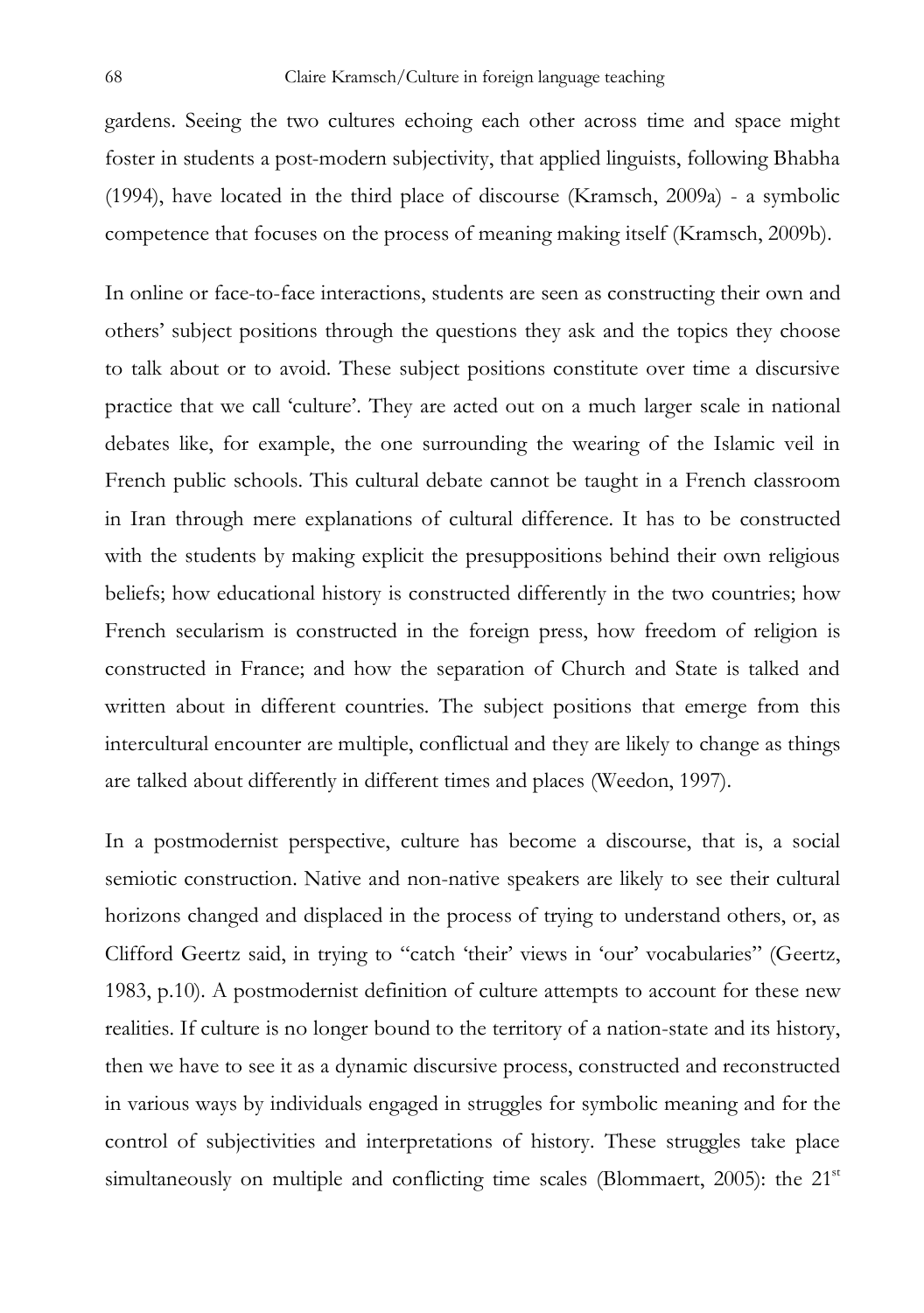century time of global ecological concerns clashing with the  $20<sup>th</sup>$  century time of national industrialization and modernization as well as with the much older time of cultural traditions. As 'layered simultaneity' (ibid, p.130), culture cannot be read directly into behaviors and events, it has a meaning that depends on who does the reading and from which historical position in society. Culture, then, is the meaning that members of a social group give to the discursive practices they share in a given space and time and over the historical life of the group*.* Learning about a foreign culture without being aware of one's own discursive practices can lead to an ahistorical or anachronistic understanding of others and to an essentialized and, hence, limited understanding of the Self.

## **5. Intercultural competence**

The term 'intercultural' emerged in the eighties in the fields of intercultural education and intercultural communication. Both are part of an effort to increase dialogue and cooperation among members of different national cultures within a common European Union or within a global economy (for a review, see Jackson, 2012; Kramsch, 2001). Intercultural education as a component of a humanistic education is pursued with particular intensity in the Scandinavian countries (e.g., Hansen, 2002; Risager, 2006, 2007), in Germany (for a review see Königs, 2003) and in France (Moore, 2001; Zarate, 2001).

In foreign language study, the concept of intercultural competence emerged in Europe alongside the concept of communicative competence (e.g., Byram, 1997; Byram & Fleming, 1998; Bredella & Delanoy, 1999; Burwitz-Melzer, 2001; Jordan & Street, 2001; Krumm & Portmann-Tselikas, 1998; Roberts, Byram, Barro, Guilherme, 2002; Zarate, Gohard-Radenkovic, Lussier & Penz, 2004; Liddicoat & Scarino, forthcoming) with a social and political orientation (for excellent surveys, see Corbett, 2003; Risager, 2007). Byram and Zarate (1997) identified five *savoirs* or capacities that constitute intercultural competence: *savoirs* (knowledge of self and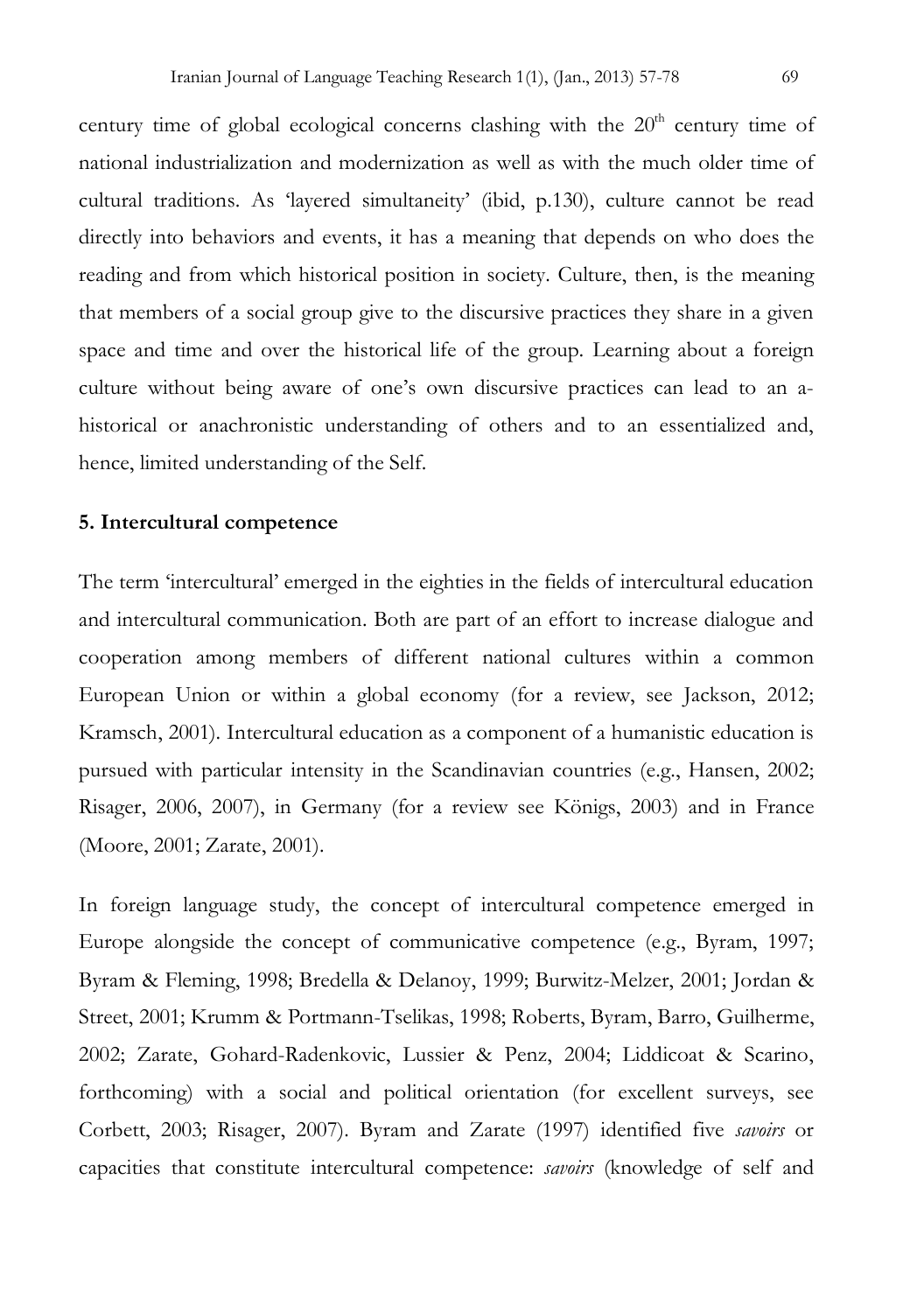other; of interaction; individual and societal); *savoir apprendre/faire* (skills to discover and/or interact); *savoir comprendre* (skills to interpret and relate); *savoir s'engager* (critical cultural awareness, political education); *savoir être* (attitudes: relativising self, valuing others). Recently some European educators (see e.g., Hu & Byram, 2008) have used various ways to evaluate intercultural competence, based on the Common European Framework of Reference and on Milton Bennett's model of intercultural relativity (Bennett, Bennett & Allen, 2003). In the U.S. the development of intercultural competence is at the core of genre-based literacy curricula (Byrnes, 2002) and online telecollaboration (Ware & Kramsch, 2005) at the college level. It has been recently promoted in foreign language departments as an organizing principle of the curriculum (Kramsch, Skogmo, Warner & Wellmon, 2007; Schulz & Tschirner, 2008). In all these cases, culture is tied to the characteristics of native members of a national community who speak the national language and share in its national culture. But such a modernist definition of culture is being challenged by a lingua franca like English that knows no national boundaries and by global social actors who contest the supremacy of the native speaker as well as the notion of neatly bounded speech communities. A post modernist view of culture manages not to lose the historicity of local national speech communities while attending to the subjectivity of speakers and writers who participate in multiple global communities.

The concept of intercultural competence has been given a new meaning through the use of computer-mediated communication (CMC) to foster interaction in the L2 between native and non-native speakers (NNS) and among NNS, and to enable them to access and manipulate foreign cultural environments (Kern & Warschauer, 2000; Thorne, 2003). The direct access to L2 speakers and the cultural immersion provided by CMC enhance the illusion of semiotic immediacy and cultural authenticity. The increased use of CMC to develop communicative competence in the L2 has led to a reorientation of language learning toward conversational fluency, online chatting ability, the negotiation of surface features of speech and a focus on common experiences in the here-and-now. It has not, however, necessarily led to the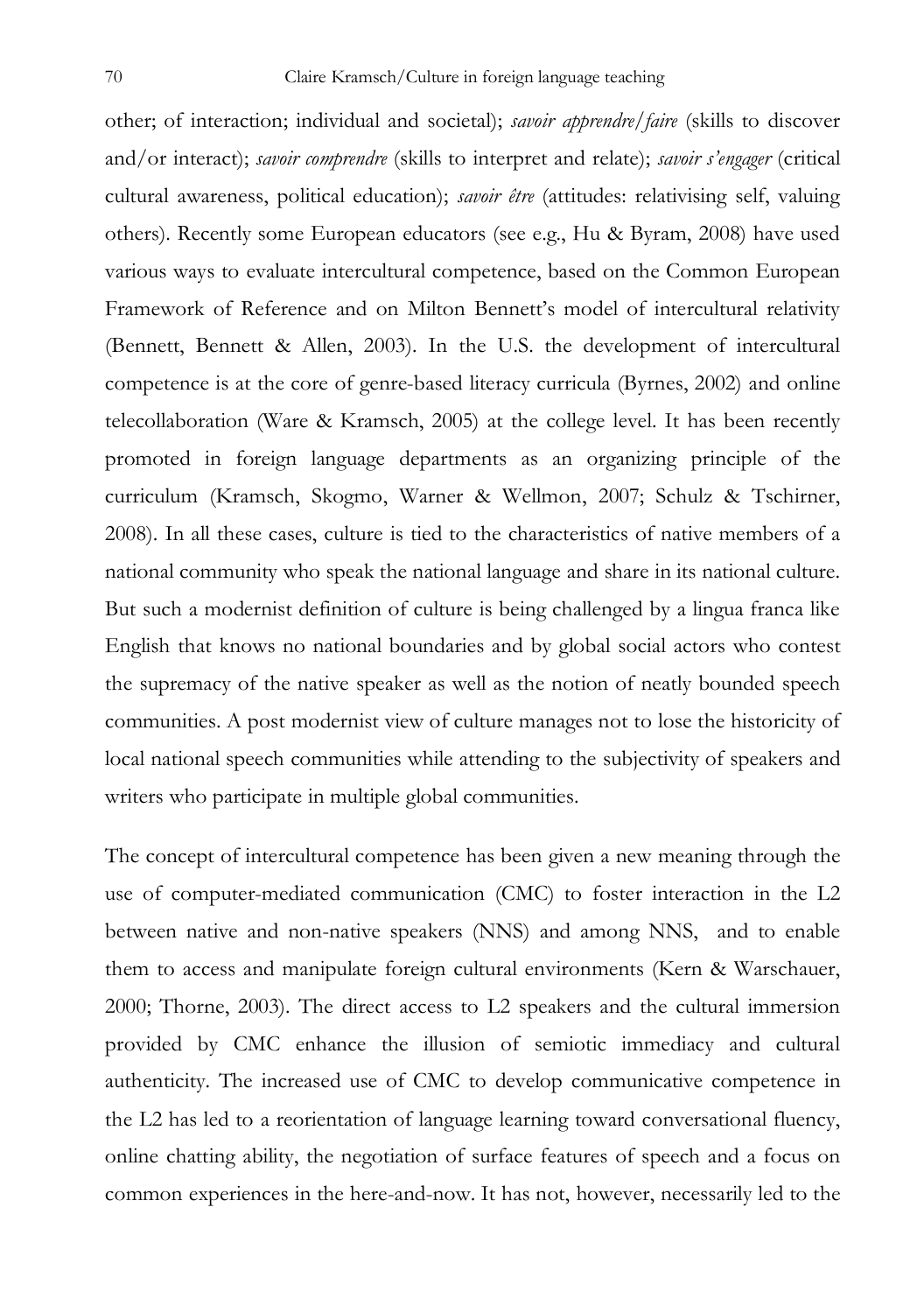in-depth exploration of cultural difference, the negotiation of incompatible worldviews and a focus on different interpretations of historical events – which used to be the impetus behind previous approaches to language teaching, from grammartranslation to communicative language teaching. Intercultural communication online has been focused instead on participation in on-line communities (Lam, 2008; Pavlenko & Lantolf, 2000), collaboration, joint problem-solving and the development of hybrid identities that are both liberated from the social constraints of the real world (Baym, 2000) and subjected to peer pressure and to the collective constraints of online communities. It is no wonder that an increasing number of applied linguists (Levine & Phipps, 2010; Kramsch, forthcoming) are eager to put history, memory and the subjective aspects of language learning back into the language classroom, as well as a reflection on what it means to 'operate between languages' (MLA, 2007), based on one's own cultural background.

### **Conclusion**

I have used the transcultural metaphor of Persian and French gardens to illuminate the fact that culture in language study has to be seen as a way of making meaning that is relational, historical, and that is always mediated by language and other symbolic systems.

Outdoor gardens have no meaning in themselves unless they are related to and contrasted with indoor apartments and dwellings. Persian gardens have meaning today not only through their intrinsic beauty but because they have been responded to directly and indirectly, verbally and non-verbally, by landscapers, architects and poets from all over the world. It is this dialogue across time and space that constitutes Persian culture, not the individual paintings and tapestries that one finds in museums. The teaching of culture will always experience a tension between, on the one hand, the need to identify, explain, classify and categorize people and events according to modern objective criteria and, on the other hand, the desire to take into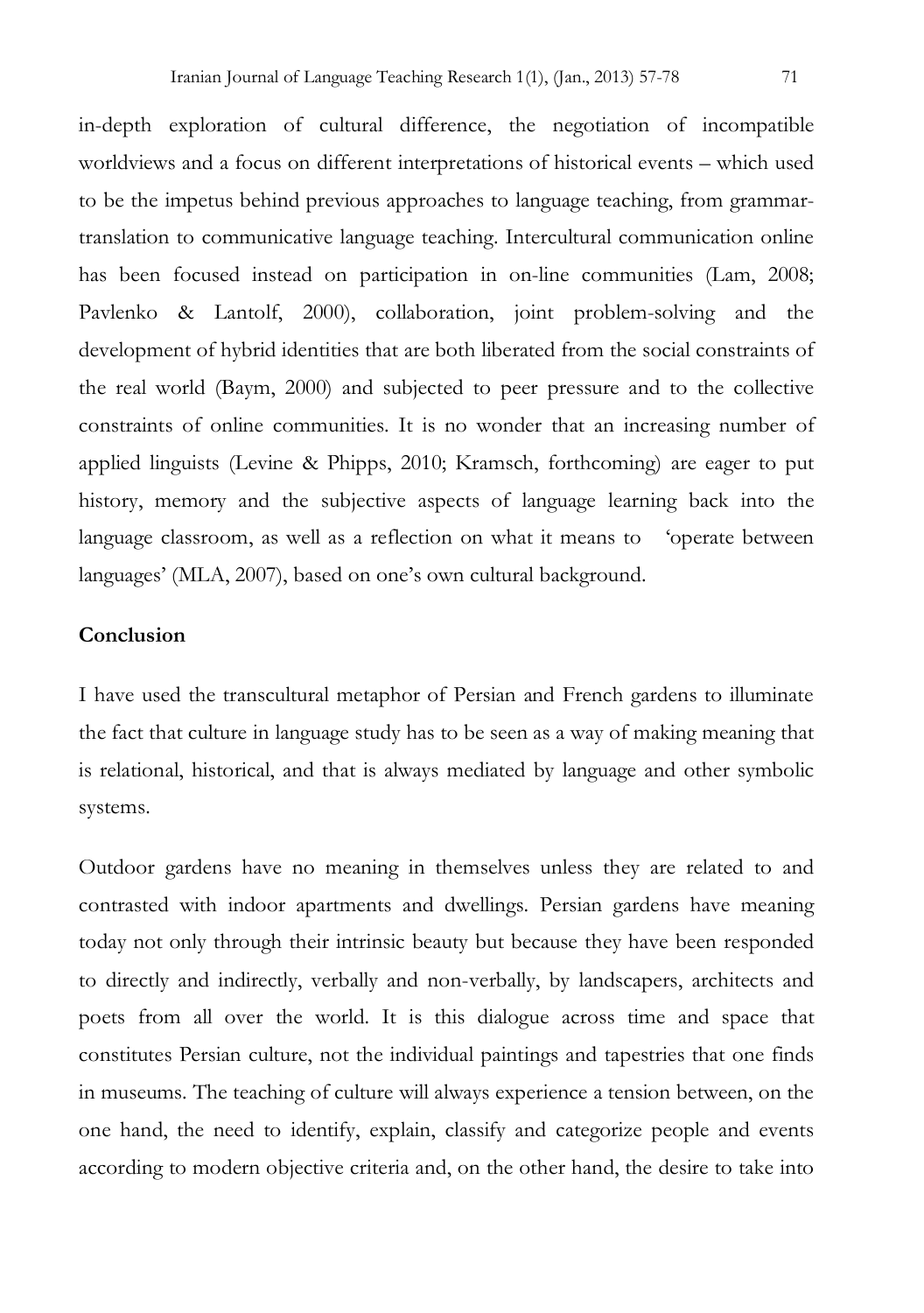account the post-modern subjectivities and historicities of living speakers and writers who occupy changing subject positions in a decentered, globalized world. Both needs are reflected in language, which makes the task of the language teacher both more complex and more relevant than ever.

#### **References**

- Baym, N. K. (2000). The development of individual identity. In *Tune In, Log on: Soaps, Fandom, and Online Community* (pp. 143-174). Thousand Oaks, CA: Sage.
- Bennett, J., Bennett, M., & Allen, W.(2003). Developing intercultural competence in the language classroom. In D. Lange & M. Paige (Eds.), *Culture as the core perspectives on culture in second language learning* (pp.237-270). Greenwich, CT: Information Age Publishing.

Bhabha, H. (1994). *The location of culture*. London: Routledge

- Blommaert, J. (2005). *Discourse.* Cambridge: Cambridge University Press
- Bredella, L., & Delanoy, W. (Eds.). (1999). *Interkultureller fremdsprachenunterricht*. Tübingen: Narr.
- Burwitz-Melzer, E. (2001). Teaching intercultural communicative competence through literature. In M. Byram, A. Nichols & D. Stevens (Eds.), *Developing intercultural competence in practice* (pp.29-43). Clevedon: Multilingual Matters.
- Byram, M. (1997). *Teaching and assessing intercultural communicative competence.* Clevedon, UK: Multilingual matters.
- Byram, M. & Fleming, M. (Eds.). (1998). *Language learning in intercultural perspective.* Cambridge: Cambridge University Press.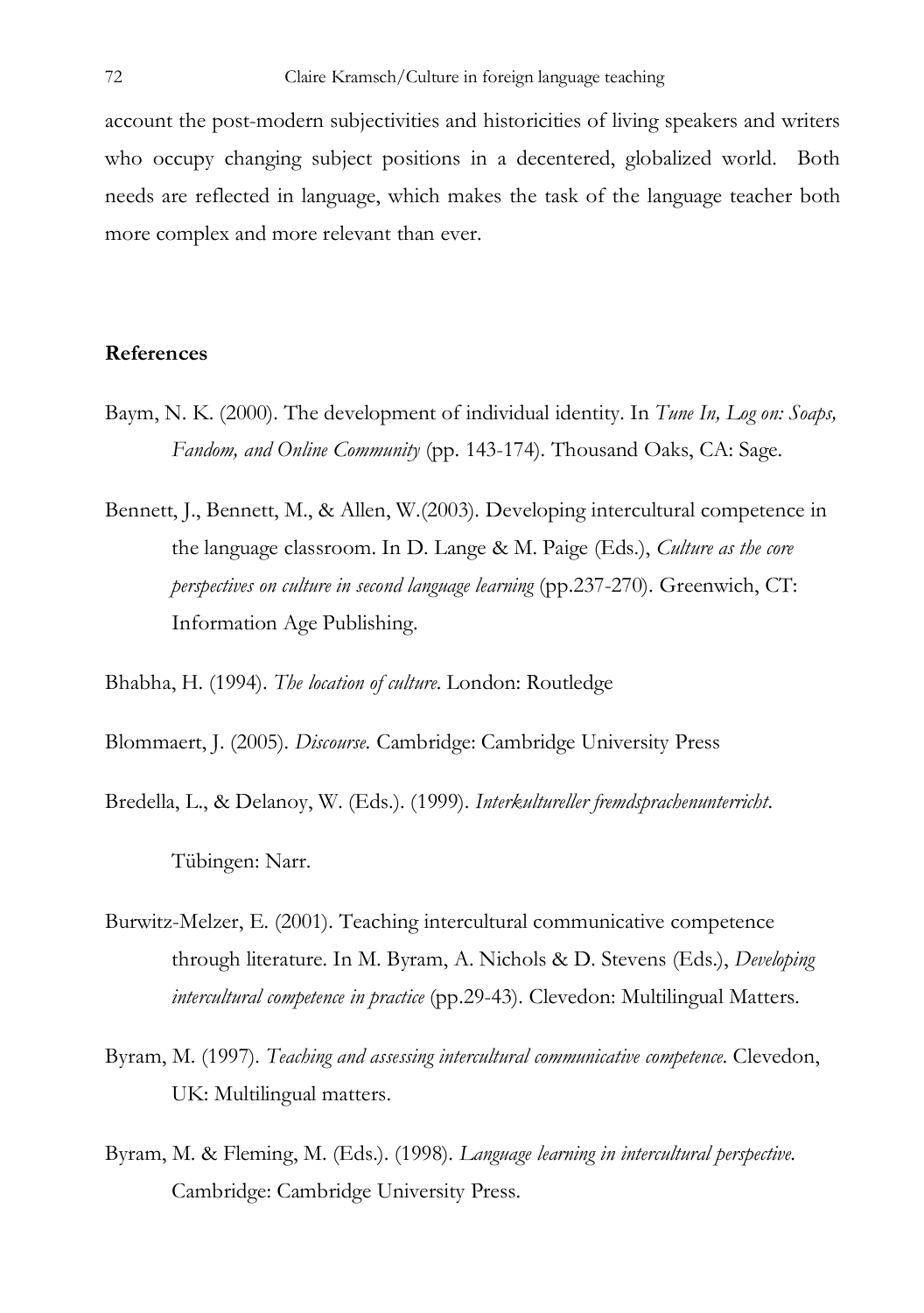- Byram, M., & Zarate, G. (1997). Defining and assessing intercultural competence: Some principles and proposals for the European context. *Language Teaching,* 29, 14-18.
- Byrnes, H. (2002). The cultural turn in foreign language departments: Challenge and opportunity. *Profession, 2002*, 114-29.
- Chavez, M. (2002). "We say 'culture' and students ask 'what?': University students' definitions of foreign language culture." *Die Unterrichtspraxis /Teaching German,* 35, 129-140.
- Corbett, J. (2003). *An intercultural approach to English language teaching.* Clevedon, UK : Multilingual matters.
- Gee J., Hull, G., & Lankshear, C. (1996). *The New Work order*. Boulder, CO:

Westview Press

- Geertz, C. (1983). *Local knowledge.* New York: Basic books.
- Giddens, A. (1991). *Modernity and self-Identity. Self and society in the late*

 *modern age.* Stanford: Stanford University Press*.* 

Guilherme, M. (2002). *Critical citizens for an intercultural world: Foreign language education as cultural politics*. Clevedon: Multilingual matters.

Halliday, M. A. K. (1978)*. Language as social semiotic*. London: Edward Arnold.

Hanks, W. (1996). *Language and communicative practices*. Boulder, CO: Westview Press.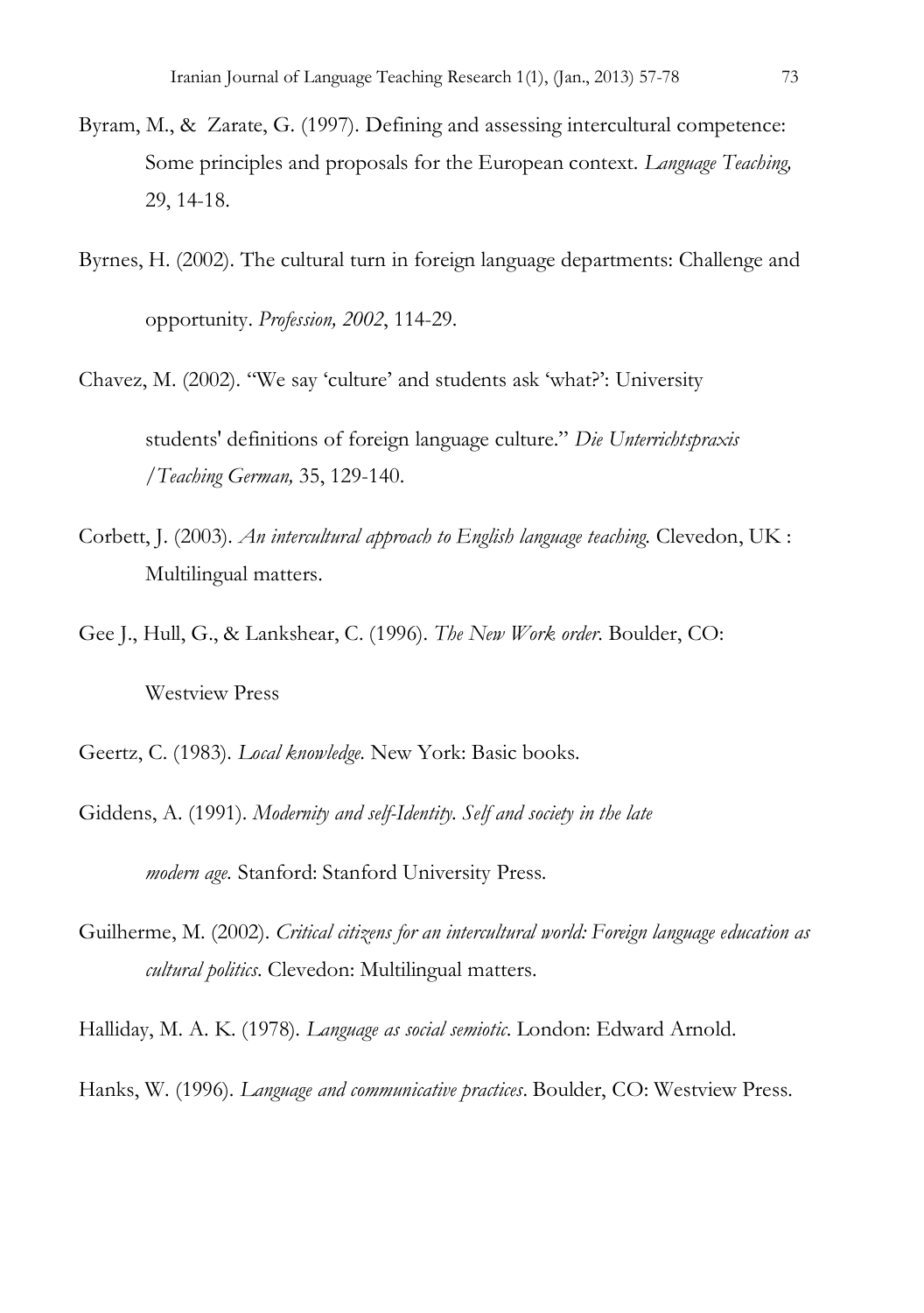- Hansen, H. (Ed.). (2002). *Changing philologies: Contributions to the redefinition of foreign language studies in the age of globalisation*. Copenhagen: Museum Tusculanum Press.
- Holliday, A. ( 1999). Small cultures. *Applied Linguistics 20*, 237-264.
- Holquist, M. (1990). *Dialogism. Bakhtin and his world.* London: Routledge.
- Hu, A., & Byram, M. (Eds.). (2008). *Intercultural competence and foreign language learning. Models, empiricism, assessment*. Tübingen: Gunter Narr.
- Jackson, J. (Ed.). (2012). *The Routledge handbook of intercultural communication.* London: Routledge.
- Kern, R., & Warschauer, M. (2000). Theory and practice of network-based language teaching. In M. Warschauer & R. Kern (Eds.), *Network-based language teaching: Concepts and practice* (pp. 1-19). New York: Cambridge U Press.
- Königs, F. (2003). Teaching and learning foreign languages in Germany: A personal overview of developments in research. Review article. *Language Teaching,* 36*,* 235-251.
- Kramsch, C. (1993). *Context and culture in language teaching*. Oxford: Oxford

University Press

- Kramsch, C. (1997). The cultural component of language teaching. *British Studies Now,* 8, 4-7.
- Kramsch, C. (1998). *Language and culture*. Oxford: Oxford University Press.
- Kramsch, C. (2001). Intercultural communication. In R. Carter & D. Nunan (Eds.),

*The Cambridge guide to teaching English to speakers of other l anguages.*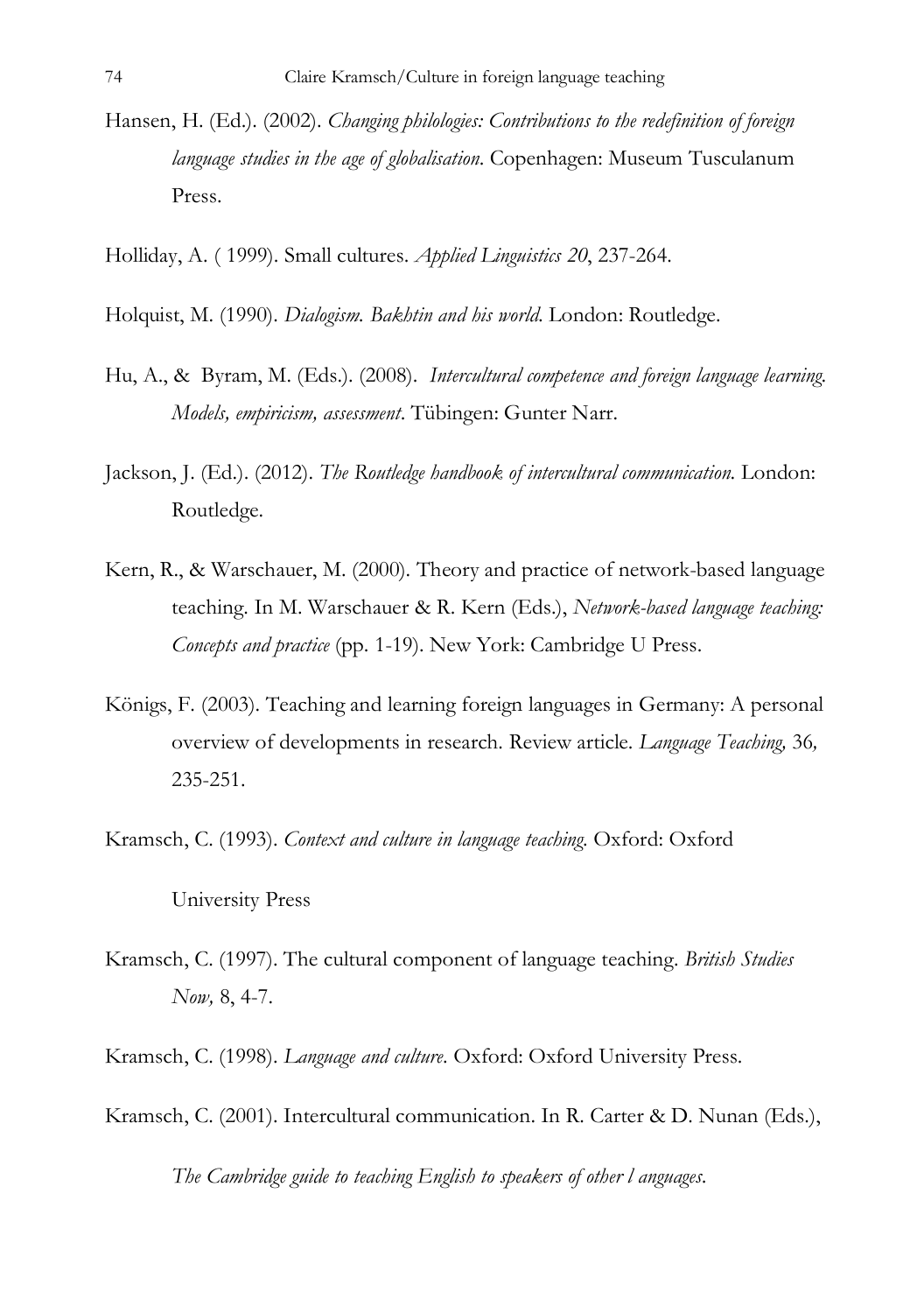Cambridge: Cambridge University Press.

- Kramsch, C. (2004). Language, thought, and culture. In A. Davies & C. Elder (Eds.), *The handbook of applied linguistics* (pp.235-261). Oxford: Blackwell.
- Kramsch, C. ( 2009a). Third culture and language education. In V. Cook & L.Wei (Eds.), *Contemporary applied linguistics* (pp. 233-254). London: Continuum.

Kramsch, C. (2009b). *The multilingual subject*. Oxford: Oxford University Press.

Kramsch, C. (2010). Theorizing translingual/transcultural competence. In G.Levine

& A. Phipps (Eds.), *Critical and intercultural theory and language pedagogy*

(pp.15-31). Boston: Heinle.

- Kramsch, C. (2011). The symbolic dimensions of the intercultural. *Language Teaching 44*(3), 354-367.
- Kramsch, C., Skogmo, T., Warner, C., & Wellmon, C. (2007). Framing foreign language education in the U.S: The case of German. *Critical Inquiry in Language Studies 2*(3), 151-178.
- Kramsch, C., & Steffensen, S. V. (2008). Ecological perspectives on second language acquisition and socialization. In P. A. Duff & N. H. Hornberger (Eds.), *Encyclopedia of language and education: Language socialization* (pp.17-28). Berlin: Springer Verlag.
- Krumm, J., & Portmann-Tselikas, P. (Eds.). (1998). *Deutsch zwischen den Kulturen. Oesterreichische Beiträge zu Deutsch als Fremdsprache.* Innsbruck/Wien: Studienverlag.

Lam, E. (2008). Language socialization in online communities. In P. Duff & N.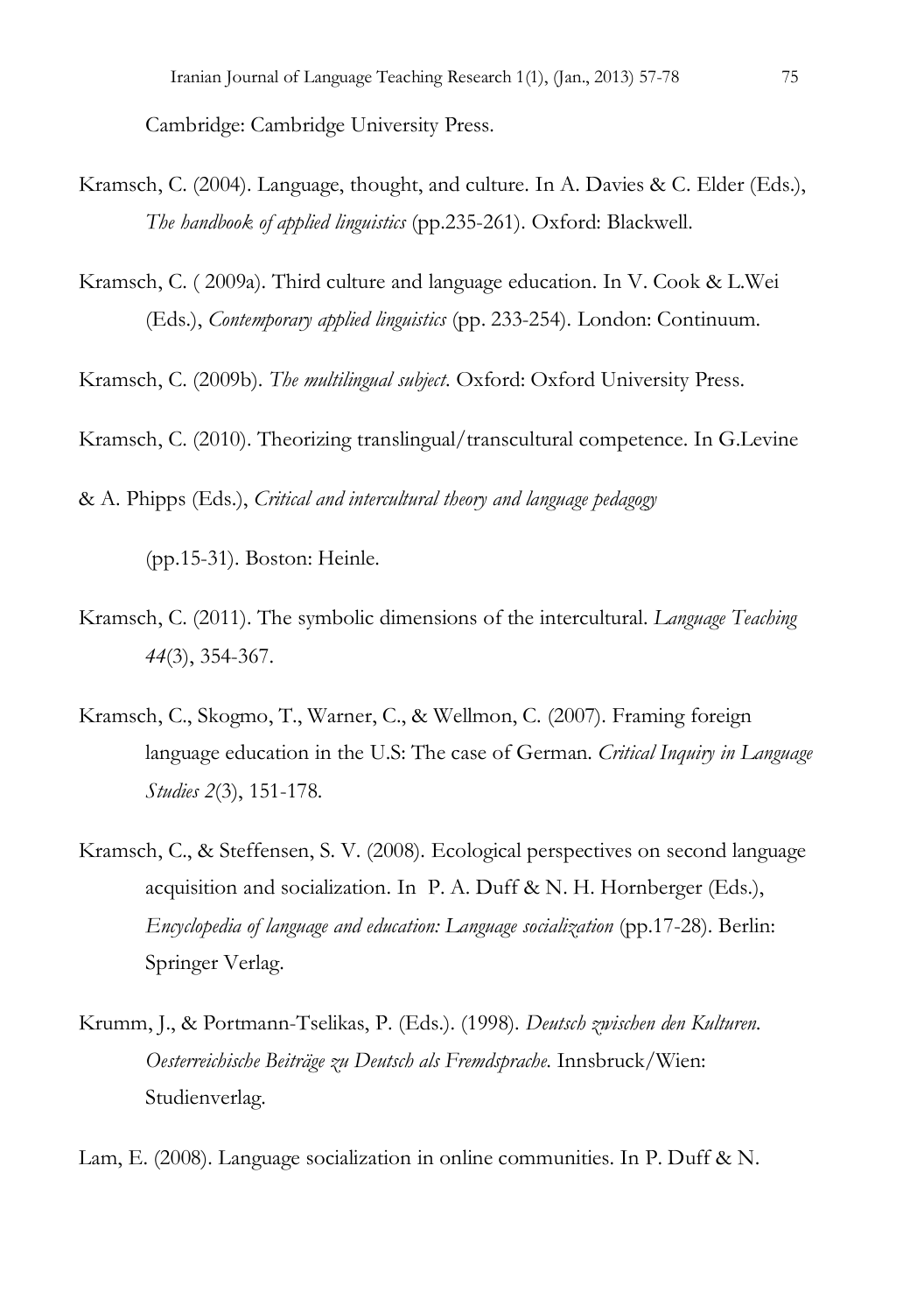Hornberger (Eds.), *Encyclopedia of language and education* (pp.2859-2869).

New York: Springer.

- Lange, D. & Paige, M. (Eds.). (2003). *Culture as the core: Perspectives on culture in second language learning* (pp.237-270). Greenwich, CT: Information Age Publishing.
- Larsen-Freeman, D., & Cameron, L. (2008). *Complexity theory in applied linguistics.* Oxford: Oxford University Press.
- Levine, G., & Phipps, A. (Eds.). (2010). *Critical and intercultural theory and language pedagogy.* Issues in Language Program Direction. Boston: Heinle.
- Liddicoat, A. & Scarino, A. (in press). *Language teaching and learning from an intercultural perspective.* Oxford: Wiley-Blackwell.
- Modern Language Association (MLA) Ad Hoc Committee on Foreign Languages (2007).

 Foreign languages and higher education: New structures for a changed world. *Profession, 2007,.*234-245.

- Moore, D. (Ed). (2001). *Les représentations des langues et de leur apprentissage*. Paris: Didier-Crédif.
- Nora, P. (1997). *Les lieux de mémoire.* Paris: Gallimard
- Pavlenko, A. & Lantolf, J. (2000). Second language learning as participation and (re)construction of selves. In J. Lantolf (Ed.), *Sociocultural theory and second language learning* (pp.155-178). Oxford: Oxford University Press.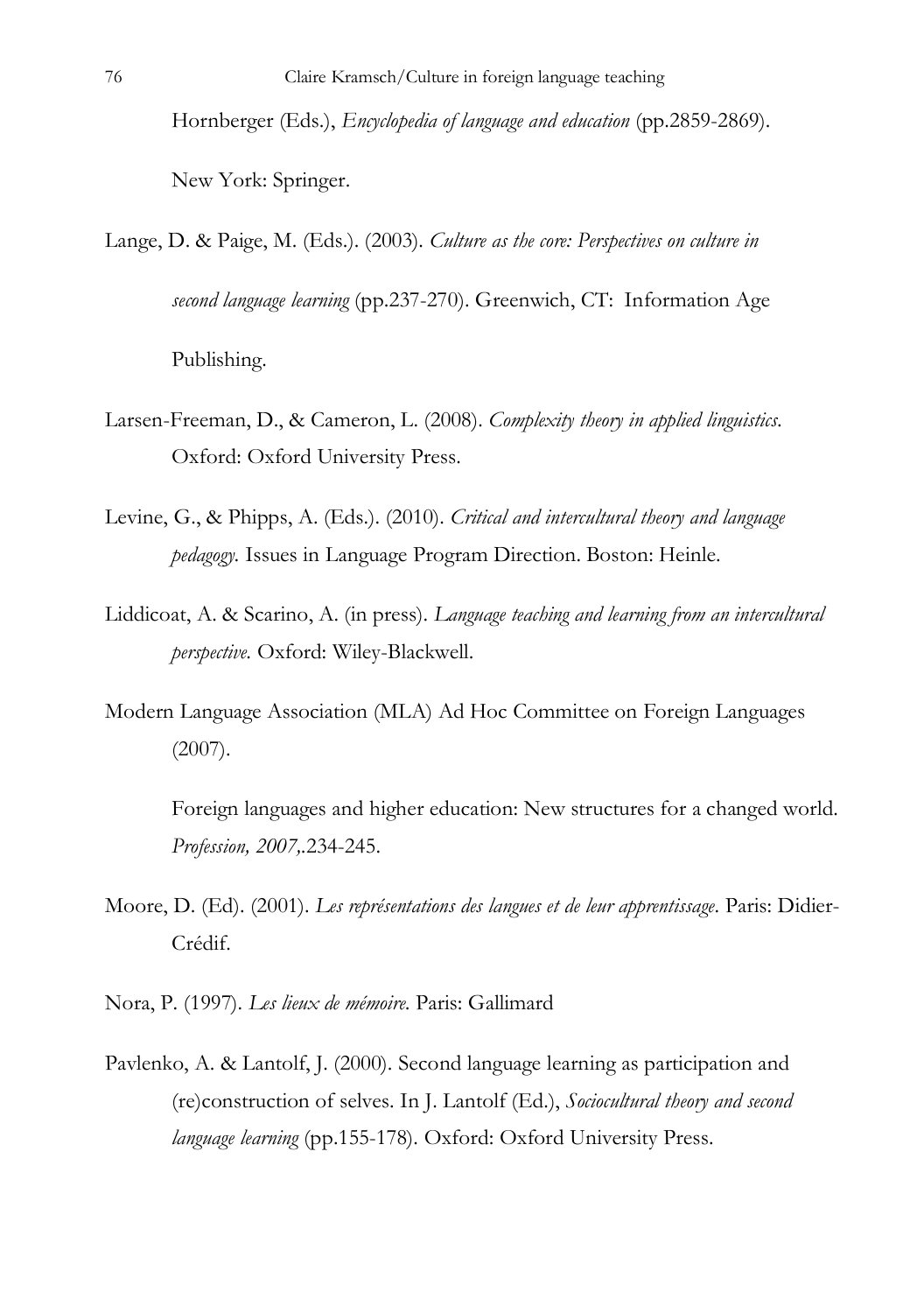Pennycook, A. (1994). Incommensurable discourses? *Applied Linguistics,* 15, 115- 138.

Pennycook, A. ( 2007). *Global Englishes and transcultural flows.* London: Routledge

- Risager, K. (2006). *Language and culture: Global flows and local complexity.* Multilingual matters.
- Risager, K. (2007). *Language and culture pedagogy. From a national to a transnational paradigm*. Clevedon, UK: Multilingual Matters.
- Roberts, C., Byram, M., Barro, A., Jordan, S., & Street, B. (2001). *Language learners as ethnographers.* Clevedon: Multilingual Matters
- Schulz, R., & Tschirner, E. (Eds.). (2008). *Communicating across borders. Developing intercultural competence in German as a foreign language.* Munich: iudicium.
- Scollon, R., & Scollon, S. (2001). *Intercultural communication. A discourse approach.*  Oxford: Blackwell.
- Thorne, S. (2003). Artifacts and cultures-of-use in intercultural communication. *Language Learning and Technology*, 7, 38-67.
- Ware, P. & Kramsch, C. (2005). Towards an intercultural stance. Teaching German and English through telecollaboration. *Modern Language Journal, 89*, 190-205.

Weedon, C. (1997). *Feminist practice*  $\mathcal{C}^*$  *poststructuralist theory*. Oxford: Blackwell.

Young, R. (2009). *Discursive practices in language learning and teaching*. Oxford: Blackwell.

Zarate, G. (2001). *Langues, xénophobie, xénophilie dans une Europe multiculturelle*. Caen : Centre régional de documentation pédagogique de Basse-Normandie.